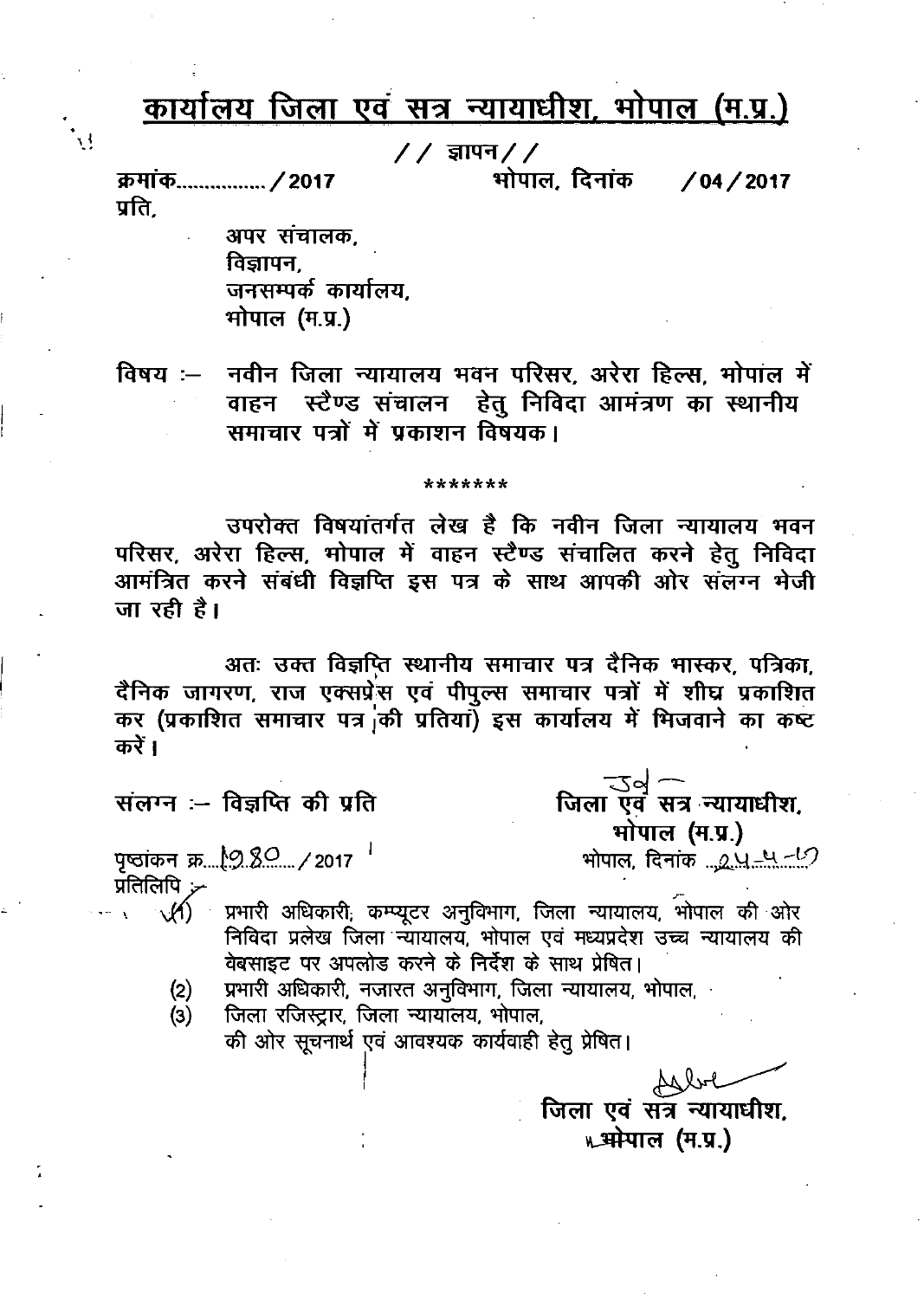## <u>कार्यालय जिला एवं सत्र न्यायाधीश, भोपाल (म.प्र.)</u>

### <u>निविदा आमंत्रण सूचना</u>

एतद् द्वारा सूचित किया जाता है कि जिला न्यायालय भवन परिसर, भोपाल में माह जून 2017 से एक वर्ष की कालावधि हेतु वाहन स्टैण्ड संचालन के लिए इच्छुक आवेदकों / ठेकेदारों से निविदाएं आमंत्रित की जाती हैं। निविदा की शर्तों सम्बन्धी सम्पूर्ण मध्यप्रदेश की निविदा पलेख उच्च न्यायालय वेबसाइट www.mphc.gov.in पर उपलब्ध है। इस हेतु निर्धारित शर्तें एवं निविदा प्रपत्र आदि राशि रुपए 50/- नगद भुगतान पर नजारत अनुविभाग, जिला न्यायालय, भोपाल से प्राप्त कर सकते हैं। इच्छुक आवेदक अपना आवेदन निविदा शर्तों के सम्बन्ध में सहमति दर्शाते हुए दिनांक 27 मई 2017 को दोपहर 02:00 बजे तक रजिस्ट्रार कार्यालय, जिला न्यायालय, भोपाल में जमा कर सकते हैं। निविदा उक्त दिनांक को सायंकाल 04:00 बजे आवेदक या उनके अधिकृत प्रतिनिधि के समक्ष खोली जाएगी।

जिला एवं सत्र न्यायाधीश. **मोपाल (म.प्र.)**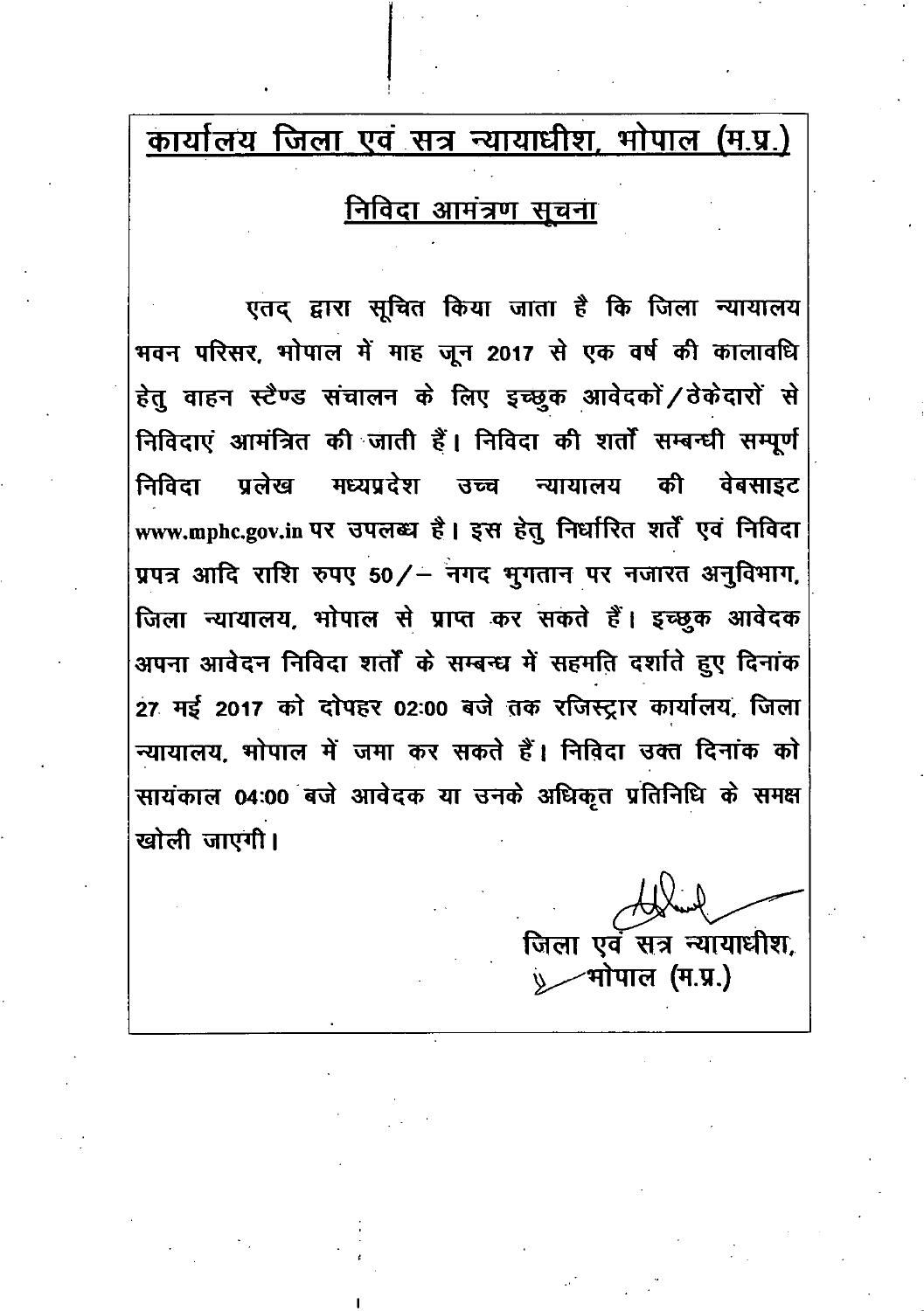# <u> कार्यालय– जिला एवं सत्र न्यायाधीश, भोपाल (म.प्र.)</u><br>नवीन जिला न्यायालय भवन परिसर, भोपाल में वाहन स्टैण्ड संचालन करने <u>हेतु निविदा प्रलेख</u>

नवीन न्यायालय भवन परिसर भोपाल में जून 2017 से एक वर्ष की कालावधि के लिये वाहन स्टैण्ड संचालन हेतु इच्छुक आवेदकों से निविदायें आमंत्रित की जाती है। निविदा प्रस्तुत करने की अंतिम तिथि 27 मई 2017 निर्धारित की गई है । वाहन स्टैण्ड संचालन करने संबंधी विस्तृत विवरण एवं शर्ते निम्नानुसार है :--

 $\sim$   $_{\star}$ 

#### विवरण एवं शर्तें

- वाहन स्टैंड हेतू निर्धारित रू. 1,00,000/-(एक लाख रूपये) की एफ. डी. आर.  $01 -$ जिला न्यायाधीश, मोपाल के नाम से एक वर्ष की अवधि के लिए आवंटित होने पर प्रस्तुत करना होगी, जिस पर कोई ब्याज देय नहीं होगा।
- वाहन स्टैंड हेतु निर्धारित प्रीमियम राशि (मासिक किराया) की न्यूनतम दर रु.  $02-$ 15,000  $/$  – प्रतिमाह होगी।
- निविदा फार्म के साथ रुपए 25,000/ का बैंक ड्राफ्ट अर्नेस्ट मनी जिला  $03 -$ होने के दशा में वापसी योग्य होगी एवं स्वीकृति की दशा में समायोजन योग्य होगी, जिस पर कोई ब्याज देय नहीं होगा।
- निविदा स्वीकृति उपरांत टेण्डर की शर्तों के अनुसार अनुबंध–पत्र (ठेका कार्य)  $04-$ निष्पादित न करने की दशा में सुरक्षानिधि की राशि बिना सूचना के जब्त कर ली जाएगी तथा नए टेंडर प्रक्रिया का खर्च व क्षति राशि वसूली की जाएगी।
- वाहन स्टैण्ड संचालन की अनूज़ा एक वर्ष के लिए दी जाएगी और प्राप्त निविदाओं  $05-$ में से निविदाकर्ता की साख, कार्यानुभव व आचरण पर विचार करते हुए निविदा स्वीकार/अस्वीकार की जाएगी, इस संबंध में समिति का निर्णय अंतिम होगा। समिति का निर्णय निविदाकर्ता को सूचित करने की बाध्यता नहीं होगी।
- विकलांग/विधवा/परित्यक्ता/सशस्त्र बल के सेवानिवृत्त सदस्यों तथा अनुभव प्राप्त  $06 -$ बेरोजगारों को प्राथमिकता दी जाएगी।
- वाहन स्टैण्ड के संचालन का पंजीयन सक्षम प्राधिकारी के समक्ष नियमानुसार कराना  $07-$ आवश्यक होगा।
- मासिक प्रीमियम राशि लगातार तीन माह तक जमा न किये जाने की दशा में तथा  $08 -$ निर्धारित पार्किंग शूल्क से अधिक शूल्क लिए जाने की दशा में अमानत राशि जब्त कर ठेका तत्काल निरस्त कर दिया जाएगा।
- वाहन स्टैण्ड संचालन के दौरान ऐसी कोई भी गतिविधि या कार्यवाही नहीं करेंगे,  $09 -$ जिससे कि शासकीय सम्पत्ति व न्यायालय की गरिमा को प्रत्यक्ष या अप्रत्यक्ष रूप से क्षति कारित हो।
- वाहन स्टैण्ड का संचालन न्यायालयीन कार्य दिवस समय में एवं समय-समय पर  $10 -$ जिला न्यायाधीश द्वारा दिए गए निर्देशानूसार ही किया जाएगा।
- वाहन स्टैण्ड संचालन के दौरान उन्हें आवंटित स्थान में किसी भी प्रकार का स्थाई  $11-$ <u>निर्माण / संरचना</u> नहीं करेंगे।
- वाहन स्टैण्ड संचालन में ऐसा अस्थाई निर्माण जो कि व्यवसाय के संचालन में  $12 -$ आवश्यक है, पूर्व में जिला न्यायाधीश को प्रस्तावित निर्माण की स्थिति को दर्शाते हुए अनुमोदित कराने के उपरांत ही कर सकेंगे, जो शासकीय सम्पत्ति को क्षति कारित करने वाला न हो।
- वाहन स्टैण्ड हेतु आवंटित स्थान को साफ-सुथरा तथा प्रदूषण से मुक्त रखेंगे  $13 -$ तथा किसी प्रकार के ध्वनि विस्तारक यंत्र या ऑडियो सिस्टम का उपयोग नहीं करेंगे ।